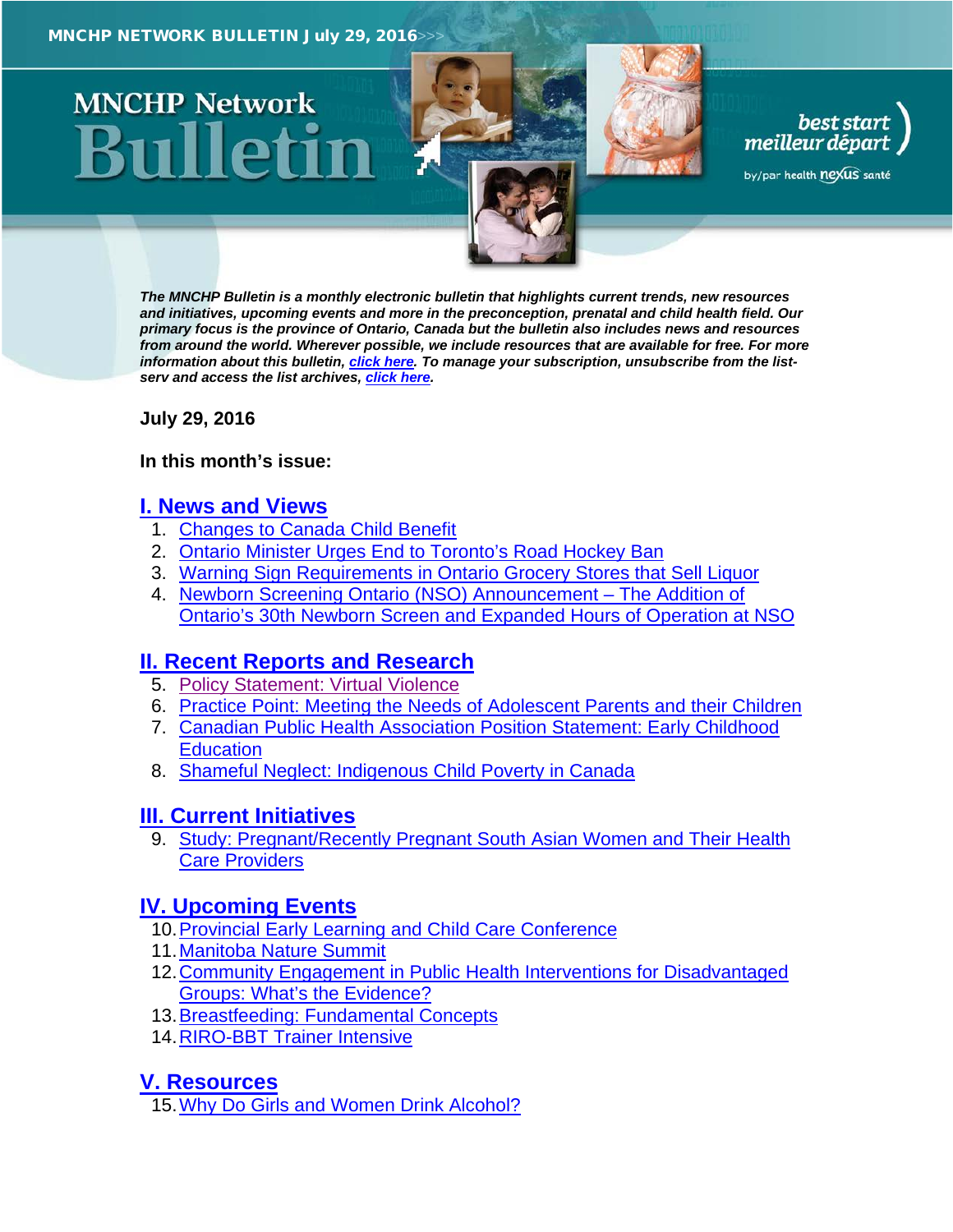- 16.Mobile App [Saying When: How to Quit Drinking or Cut Down](#page-10-0)
- [17.Poster: Asking About Alcohol and Birth Control Use Together Can Decrease](#page-10-1)  [the Risk of FASD](#page-10-1)
- 18. FASD Videos for Service Providers
- 19[.Early Years Physical Activity Fact Sheets](#page-11-0)
- 20[.Timeline: Fifty Years of Men, Work and Family in Canada](#page-11-1)

## **[VI. Featured Best Start Resources](#page-13-0)**

- 21.When Compassion Hurts [Burnout, Vicarious Trauma and Secondary](#page-13-1)  [Trauma in Prenatal and Early Childhood Service Providers –](#page-13-1) Manual
- 22[.Breastfeeding in Ontario: Fact Sheets](#page-13-2)

## <span id="page-1-0"></span>**I. News and Views**

## <span id="page-1-1"></span>**1. Changes to Canada Child Benefit**

(available in French)

The Government of Ontario (2016, June 17) announced that families receiving social assistance will fully benefit from the proposed new federal Canada Child Benefit (CCB), without any provincial 'clawback'. The CCB is expected to take effect July 1, 2016 and it will be paid directly to families. It will not affect the amount of, or eligibility for:

- Ontario Works benefits
- Ontario Disability Support Program benefits
- Child care subsidies under the Child Care and Early Years Act
- Healthy Smiles Ontario, the province's dental program for low-income youth
- Rent-geared-to-income subsidies
- Portable housing benefits

EN: [news.ontario.ca/mcss/en/2016/06/ontario-ensuring-vulnerable-families-keep](https://news.ontario.ca/mcss/en/2016/06/ontario-ensuring-vulnerable-families-keep-full-canada-child-benefit.html?utm_source=ondemand&utm_medium=email&utm_campaign=p)[full-canada-child-](https://news.ontario.ca/mcss/en/2016/06/ontario-ensuring-vulnerable-families-keep-full-canada-child-benefit.html?utm_source=ondemand&utm_medium=email&utm_campaign=p)

[benefit.html?utm\\_source=ondemand&utm\\_medium=email&utm\\_campaign=p](https://news.ontario.ca/mcss/en/2016/06/ontario-ensuring-vulnerable-families-keep-full-canada-child-benefit.html?utm_source=ondemand&utm_medium=email&utm_campaign=p) FR: [news.ontario.ca/mcss/fr/2016/06/lontario-sassure-que-les-familles](https://news.ontario.ca/mcss/fr/2016/06/lontario-sassure-que-les-familles-vulnerables-gardent-lintegralite-de-lallocation-canadienne-pour-en.html)[vulnerables-gardent-lintegralite-de-lallocation-canadienne-pour-en.html](https://news.ontario.ca/mcss/fr/2016/06/lontario-sassure-que-les-familles-vulnerables-gardent-lintegralite-de-lallocation-canadienne-pour-en.html)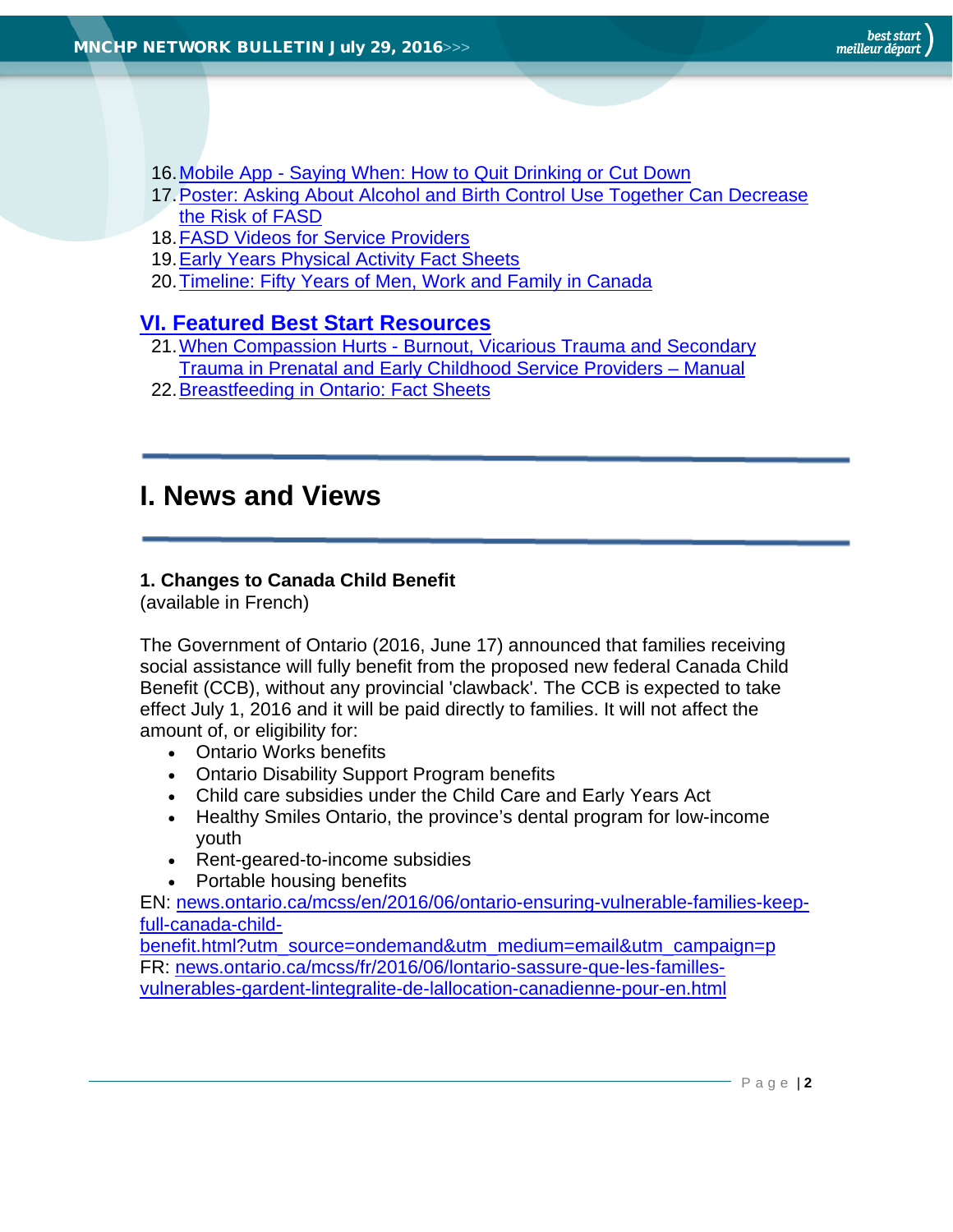## [\[Return to top\]](#page-0-0)

## <span id="page-2-0"></span>**2. Ontario Minister Urges End to Toronto's Road Hockey Ban**

Children and Youth Services Minister Michael Coteau has no jurisdiction in municipal politics but he is urging Toronto city council to lift the ban on road hockey (Benzie, 2016, July 11). He explains that there are many benefits to road hockey beyond the obvious physical health benefits. For example: "things such as communication and social skills, an understanding of social rules, relationship building, learning how to compromise with others, patience and perseverance, teamwork and a sense of belonging… Informal play can also strengthen community bonds, bring parents together, put more 'eyes on the street' and can reduce speeding and reckless driving on neighbourhood roads" (Benzie, 2016, July 11).

[www.thestar.com/news/queenspark/2016/07/11/ontario-minister-urges-end-to](https://www.thestar.com/news/queenspark/2016/07/11/ontario-minister-urges-end-to-torontos-road-hockey-ban.html)[torontos-road-hockey-ban.html](https://www.thestar.com/news/queenspark/2016/07/11/ontario-minister-urges-end-to-torontos-road-hockey-ban.html)

## [\[Return to top\]](#page-0-0)

<span id="page-2-1"></span>**3. Warning Sign Requirements in Ontario Grocery Stores that Sell Liquor** (available in French)

The Alcohol and Gaming Commission of Ontario's (AGCO) website now lists grocery stores authorized to sell liquor to the public as a type of premise required to post signs warning women of the risks of drinking alcohol during pregnancy (AGCO, 2016, July 19).

The Government of Ontario has recently passed a change to Regulation 718 under the Liquor Licence Act (LLA). This will clarify and extend the requirement for certain premises licensed or authorized to sell alcohol to post signs warning women that drinking alcohol during pregnancy can cause Fetal Alcohol Spectrum Disorder (also known as "Sandy's Law" signs).

For your work on FASD prevention, please visit the Best Start Resource Centre website to access a wide range of [print and downloadable resources](http://www.beststart.org/cgi-bin/commerce.cgi?search=action&category=A00E&advanced=yes&sortkey=sku&sortorder=descending) on topics such as FASD awareness in Ontario, alcohol use and pregnancy, mocktails for mom, and mixing alcohol and breastfeeding.

Signage Requirement – Sandy's Law: EN: [www.agco.on.ca/en/whatwedo/signs\\_sandyslaw.aspx](http://www.agco.on.ca/en/whatwedo/signs_sandyslaw.aspx)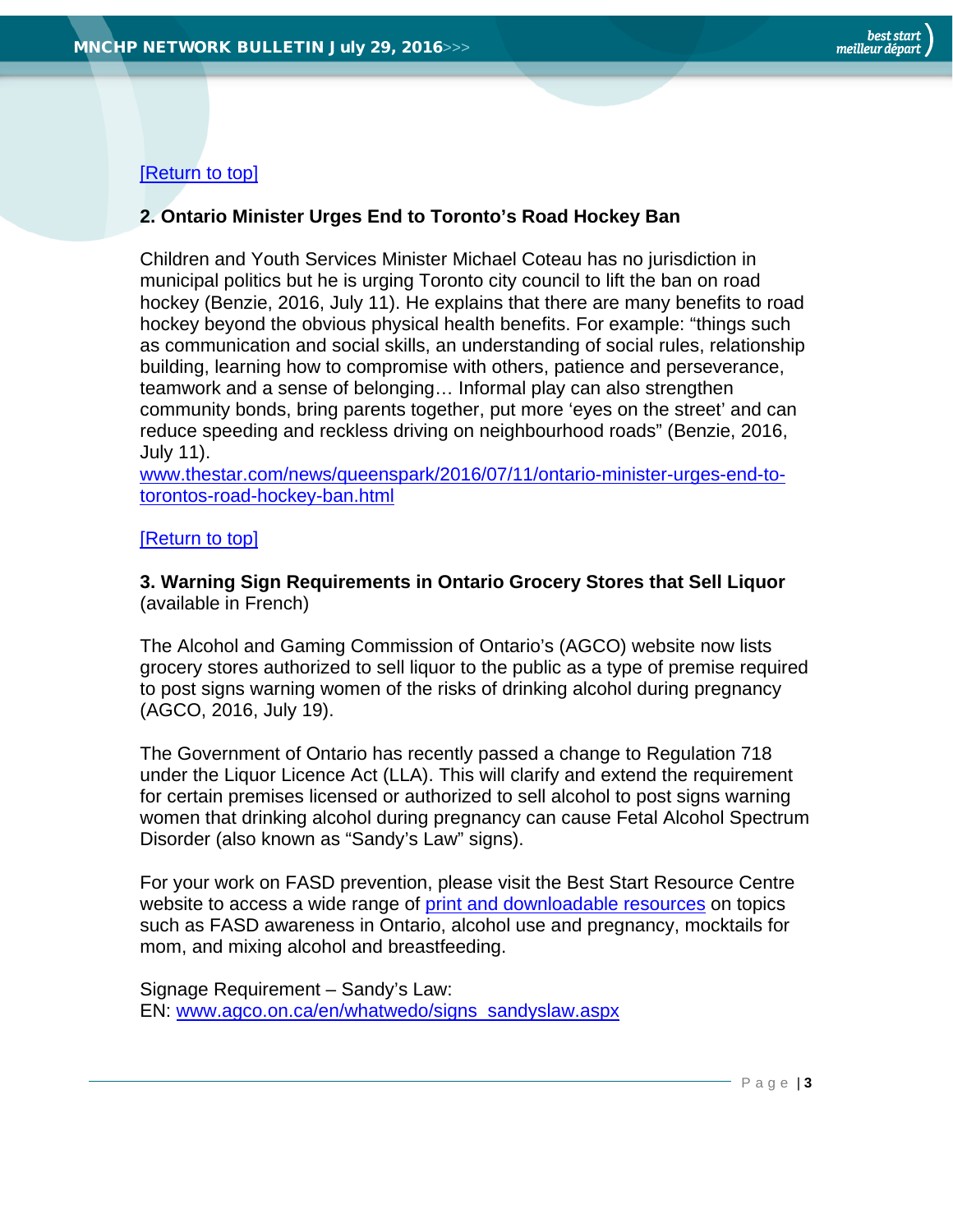FR: [www.agco.on.ca/fr/whatwedo/signs\\_sandyslaw.aspx](http://www.agco.on.ca/fr/whatwedo/signs_sandyslaw.aspx) The regulation can be found at the following link: EN: [www.ontario.ca/laws/regulation/900718](https://www.ontario.ca/laws/regulation/900718) FR<https://www.ontario.ca/fr/lois/reglement/900718> History of Sandy's Law: [hnhu.org/health-topic/sandys-law/](https://hnhu.org/health-topic/sandys-law/) [bit.ly/2a5TH9M](http://bit.ly/2a5TH9M) Application for an Authorization to Sell Beer in a Grocery Store: EN: [http://www.agco.on.ca/en/whatwedo/beer\\_sales\\_grocerystores.aspx](http://www.agco.on.ca/en/whatwedo/beer_sales_grocerystores.aspx) FR: [www.agco.on.ca/fr/whatwedo/beer\\_sales\\_grocerystores.aspx](http://www.agco.on.ca/fr/whatwedo/beer_sales_grocerystores.aspx) Best Start resources: EN: [www.beststart.org/cgi](http://www.beststart.org/cgi-bin/commerce.cgi?search=action&category=A00E&advanced=yes&sortkey=sku&sortorder=descending)[bin/commerce.cgi?search=action&category=A00E&advanced=yes&sortkey=sku](http://www.beststart.org/cgi-bin/commerce.cgi?search=action&category=A00E&advanced=yes&sortkey=sku&sortorder=descending) [&sortorder=descending](http://www.beststart.org/cgi-bin/commerce.cgi?search=action&category=A00E&advanced=yes&sortkey=sku&sortorder=descending) FR: [http://www.beststart.org/cgi](http://www.beststart.org/cgi-bin/commerce.cgi?search=action&category=A00F&advanced=yes&sortkey=sku&sortorder=descending)[bin/commerce.cgi?search=action&category=A00F&advanced=yes&sortkey=sku&](http://www.beststart.org/cgi-bin/commerce.cgi?search=action&category=A00F&advanced=yes&sortkey=sku&sortorder=descending) [sortorder=descending](http://www.beststart.org/cgi-bin/commerce.cgi?search=action&category=A00F&advanced=yes&sortkey=sku&sortorder=descending)

## [\[Return to top\]](#page-0-0)

## <span id="page-3-0"></span>**4. Newborn Screening Ontario (NSO) Announcement – The Addition of Ontario's 30th Newborn Screen and Expanded Hours of Operation at NSO** (available in French)

NSO announced two enhancements to Ontario's newborn screening system:

- 1. The addition of Ontario's 30th screen to the newborn screening panel. At the request of the Ministry of Health and Long-Term Care, NSO will implement screening for **Critical Congenital Heart Disease (CCHD**) by pulse oximetry for all newborns in Ontario. The addition of CCHD screening is expected to allow earlier detection and improved outcomes for about 50-100 babies each year. NSO has begun the implementation process for CCHD, with full implementation anticipated for fall 2016.
- 2. The NSO will **extend its operations to 7-days a week**. These extended hours will enhance the screening process to better protect babies and families in Ontario by ensuring timely referral of babies with critical results. NSO has already begun to implement the process of extending their hours, and it is anticipated that full operations will also be in place by fall 2016.

EN: [www.newbornscreening.on.ca/en](https://www.newbornscreening.on.ca/en) FR: [www.newbornscreening.on.ca/fr](https://www.newbornscreening.on.ca/fr)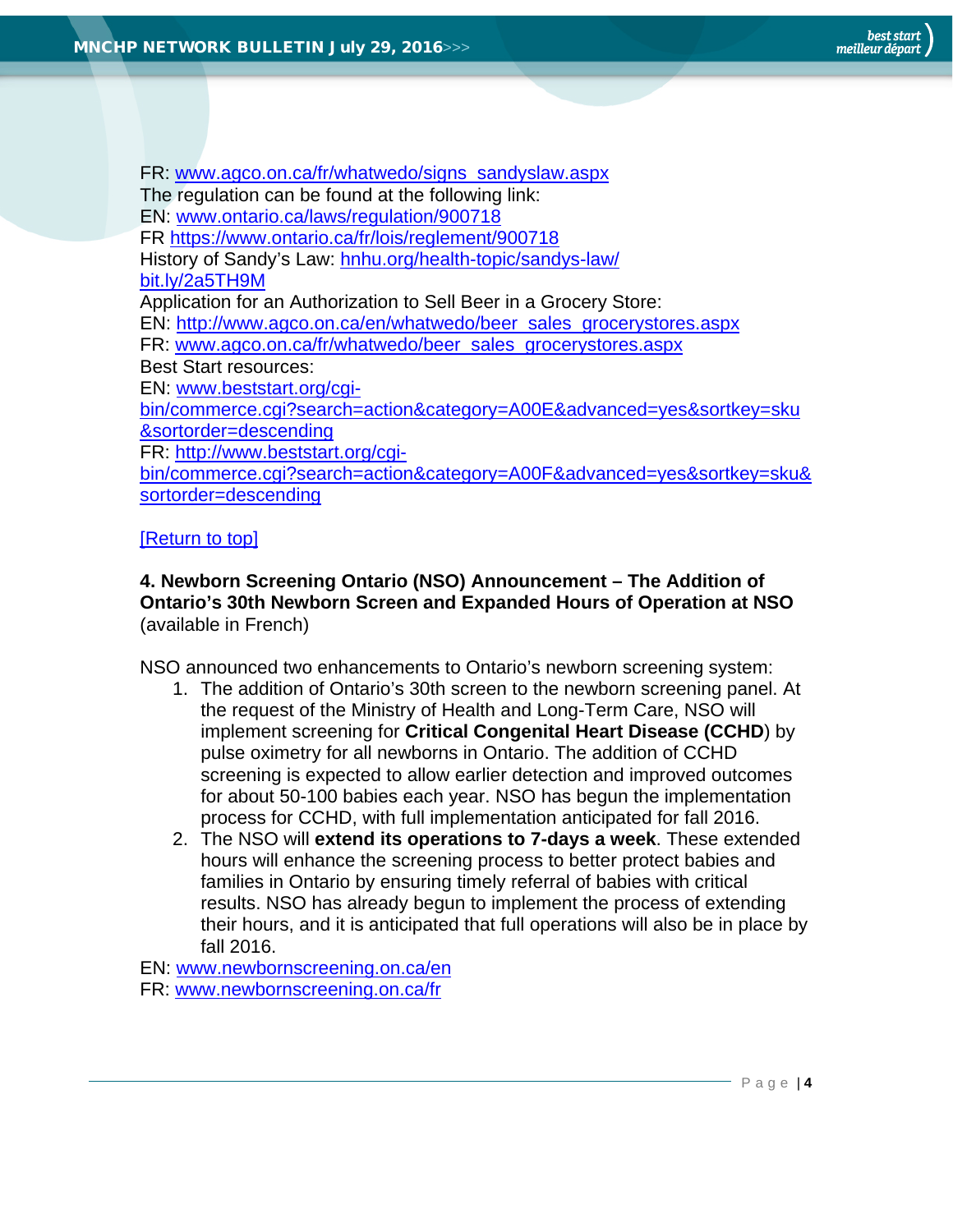[\[Return to top\]](#page-0-0)

## <span id="page-4-0"></span>**II. Recent Reports and Research**

**\* indicates journal subscription required for full text access**

## <span id="page-4-1"></span>**5. Policy Statement: Virtual Violence**

American Academy of Pediatrics. (2016). *Virtual violence*. Retrieved from [pediatrics.aappublications.org/content/early/2016/07/14/peds.2016-1298](http://pediatrics.aappublications.org/content/early/2016/07/14/peds.2016-1298)

## ABSTRACT:

In the United States, exposure to media violence is becoming an inescapable component of children's lives. With the rise in new technologies, such as tablets and new gaming platforms, children and adolescents increasingly are exposed to what is known as "virtual violence." This form of violence is not experienced physically; rather, it is experienced in realistic ways via new technology and ever more intense and realistic games. The American Academy of Pediatrics continues to be concerned about children's exposure to virtual violence and the effect it has on their overall health and well-being. This policy statement aims to summarize the current state of scientific knowledge regarding the effects of virtual violence on children's attitudes and behaviors and to make specific recommendations for pediatricians, parents, industry, and policy makers. [pediatrics.aappublications.org/content/early/2016/07/14/peds.2016-1298](http://pediatrics.aappublications.org/content/early/2016/07/14/peds.2016-1298)

## [\[Return to top\]](#page-0-0)

<span id="page-4-2"></span>**6. Practice Point: Meeting the Needs of Adolescent Parents and their Children**

(available in French)

Thompson, G. (2016). Meeting the needs of adolescent parents and their children. *Pediatric Child Heath, 21(5)*, 273. Retrieved from [www.cps.ca/en/documents/position/adolescent-parents](http://www.cps.ca/en/documents/position/adolescent-parents)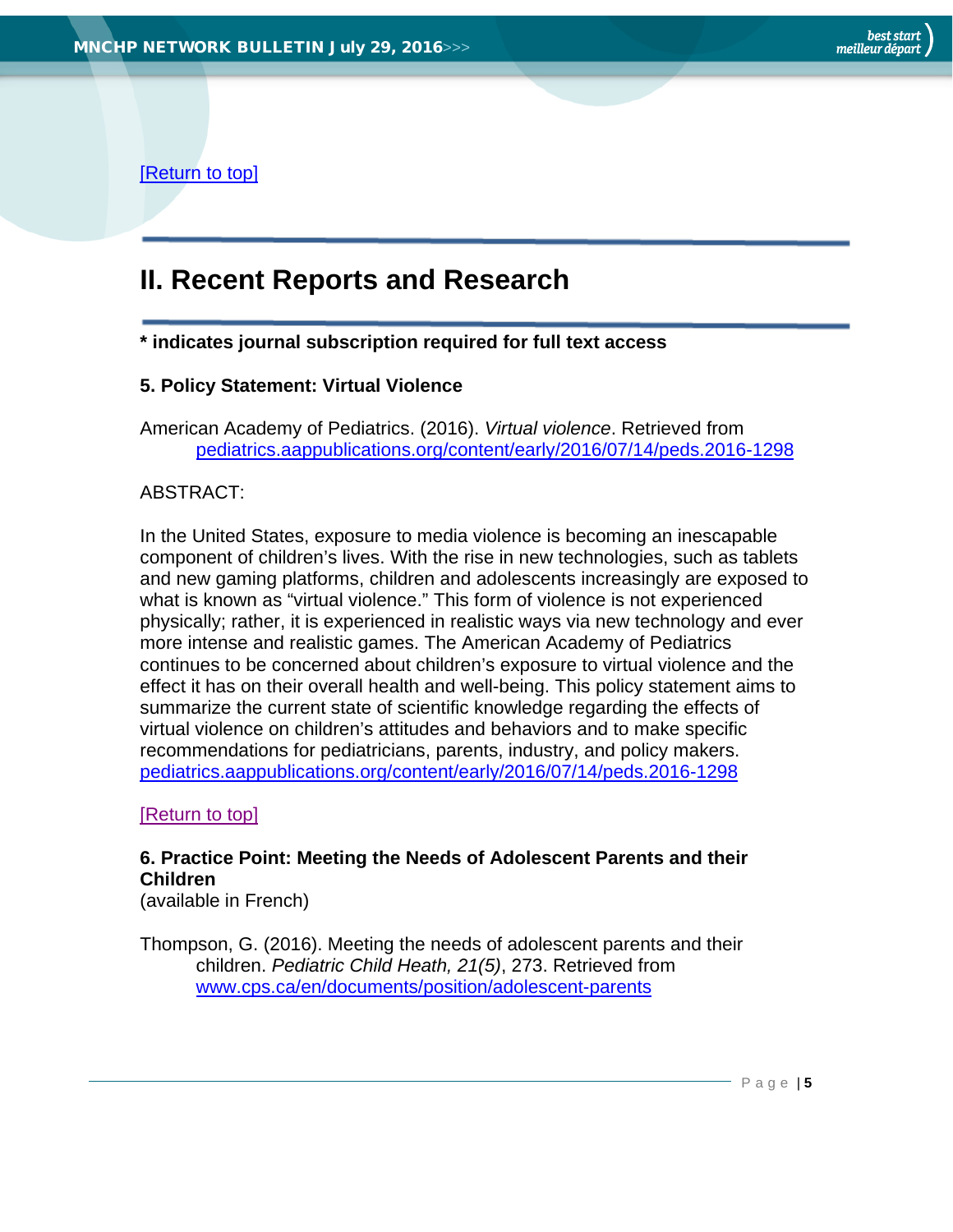Adolescent parents and their children present to health care practitioners as two paediatric patients, each with unique health care needs. Young parents and their children may be at risk for negative health outcomes, not directly as a consequence of maternal age but because of poverty and other inequities in the social determinants of health. The health needs of child and mother are best assessed using a nonjudgmental approach, appropriate screening tools and open questions that address both preventative and acute health issues. The dyad's co-existing needs may be anticipated as they relate to growth and development, infant and adolescent mental health, nutrition and food security, safety, relationships, parenting, education, sexual health and the facilitation of supports and resources. Care providers who understand adolescent development and integrate medical home elements of a patient-centred 'medical home' into their practices are ideally positioned to facilitate positive health outcomes for both mother and child.

EN: [www.cps.ca/en/documents/position/adolescent-parents](http://www.cps.ca/en/documents/position/adolescent-parents) FR:<http://www.cps.ca/fr/documents/position/parents-adolescents>

## [\[Return to top\]](#page-0-0)

## <span id="page-5-0"></span>**7. Canadian Public Health Association Position Statement: Early Childhood Education**

(available in French)

Canadian Public Health Association. (2016). *Early childhood education*. Retrieved from [www.cpha.ca/uploads/policy/ecec\\_e.pdf](http://www.cpha.ca/uploads/policy/ecec_e.pdf)

#### ABSTRACT:

Early childhood education and care plays an important part in healthy childhood development and provides valuable support to families with young children. Canada, however, does not have a pan-Canadian approach to ECEC and CPHA calls on the Federal government to work with provinces and territories to establish a pan-Canadian early childhood education and care strategy. EN: [www.cpha.ca/uploads/policy/ecec\\_e.pdf](http://www.cpha.ca/uploads/policy/ecec_e.pdf) FR: [www.cpha.ca/uploads/policy/ecec\\_f.pdf](http://www.cpha.ca/uploads/policy/ecec_f.pdf)

[\[Return to top\]](#page-0-0)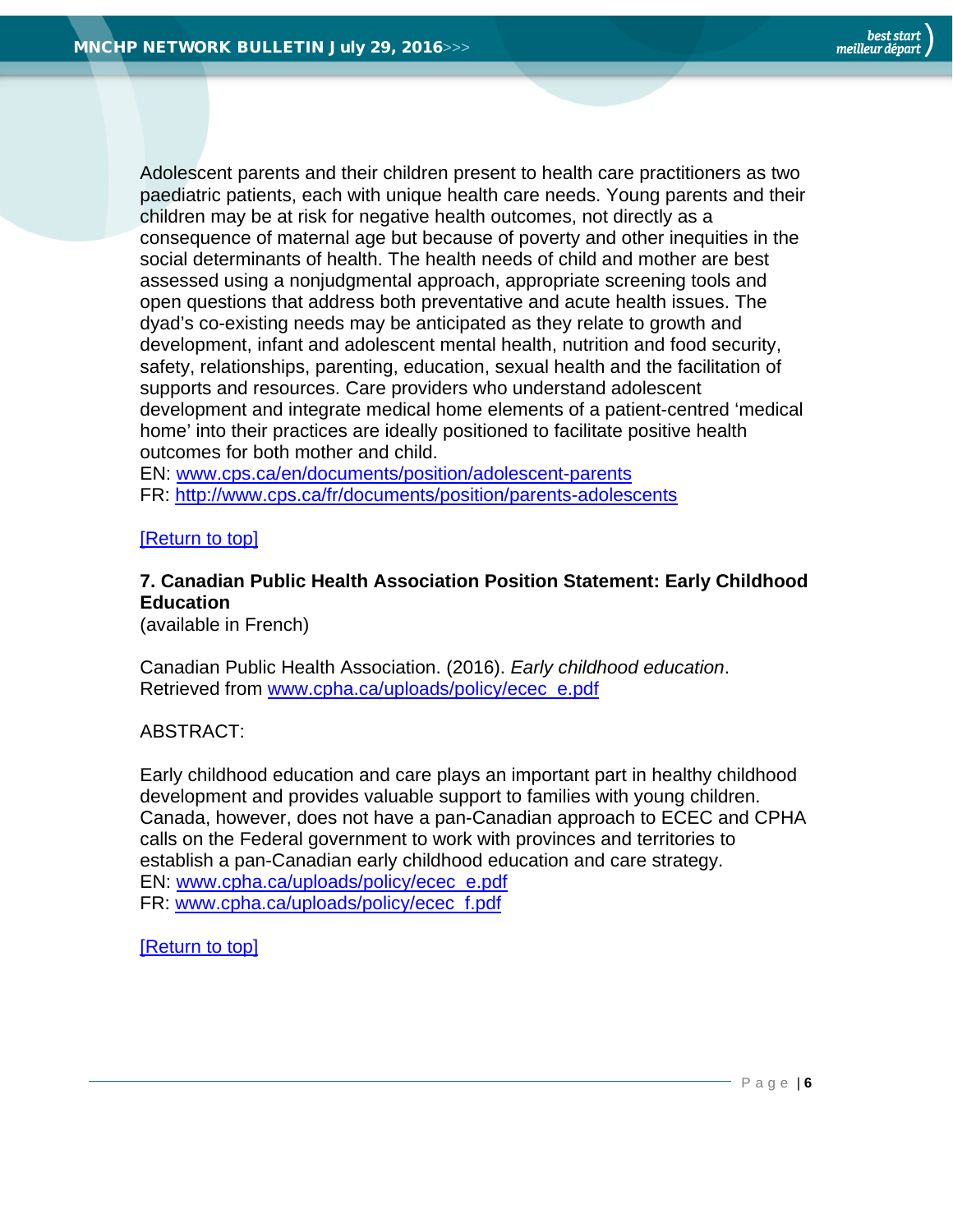## <span id="page-6-0"></span>**8. Shameful Neglect: Indigenous Child Poverty in Canada**

Macdonald, D., & Wilson, D. (2016). Shameful neglect: Indigenous child poverty in Canada. Retrieved from <https://www.policyalternatives.ca/publications/reports/shameful-neglect>

## ABSTRACT:

This report calculates child poverty rates in Canada, and includes the rates on reserves and in territories—something never before examined. The report also disaggregates the statistics and identifies three tiers of poverty for children in Canada, finding the worst poverty experienced by status First Nation children (51%, rising to 60% for children on reserve). The second tier encompasses other Indigenous children and disadvantaged groups (ranging from 22-32%), and the third tier consists of children who are non-Indigenous, non-racialized and nonimmigrant, where the rate of 13% is similar to the OECD average. The authors call for immediate action to resolve the ongoing crisis affecting Indigenous people across the country, and recommend a poverty reduction plan for reserves that would: report poverty rates on reserves and in the territories; improve direct income support; improve employment prospects on reserves; and begin to implement longer-term solutions.

[www.policyalternatives.ca/publications/reports/shameful-neglect](https://www.policyalternatives.ca/publications/reports/shameful-neglect)

[\[Return to top\]](#page-0-0)

## <span id="page-6-1"></span>**III. Current Initiatives**

## <span id="page-6-2"></span>**9. Study: Pregnant/Recently Pregnant South Asian Women and Their Health Care Providers**

Researchers at McMaster University are conducting a study on the experiences of pregnant or recently pregnant South Asian Women and their health care providers. Specifically, they would like to learn more about the types of exercise and dietary advice that are recommended to women during this time. This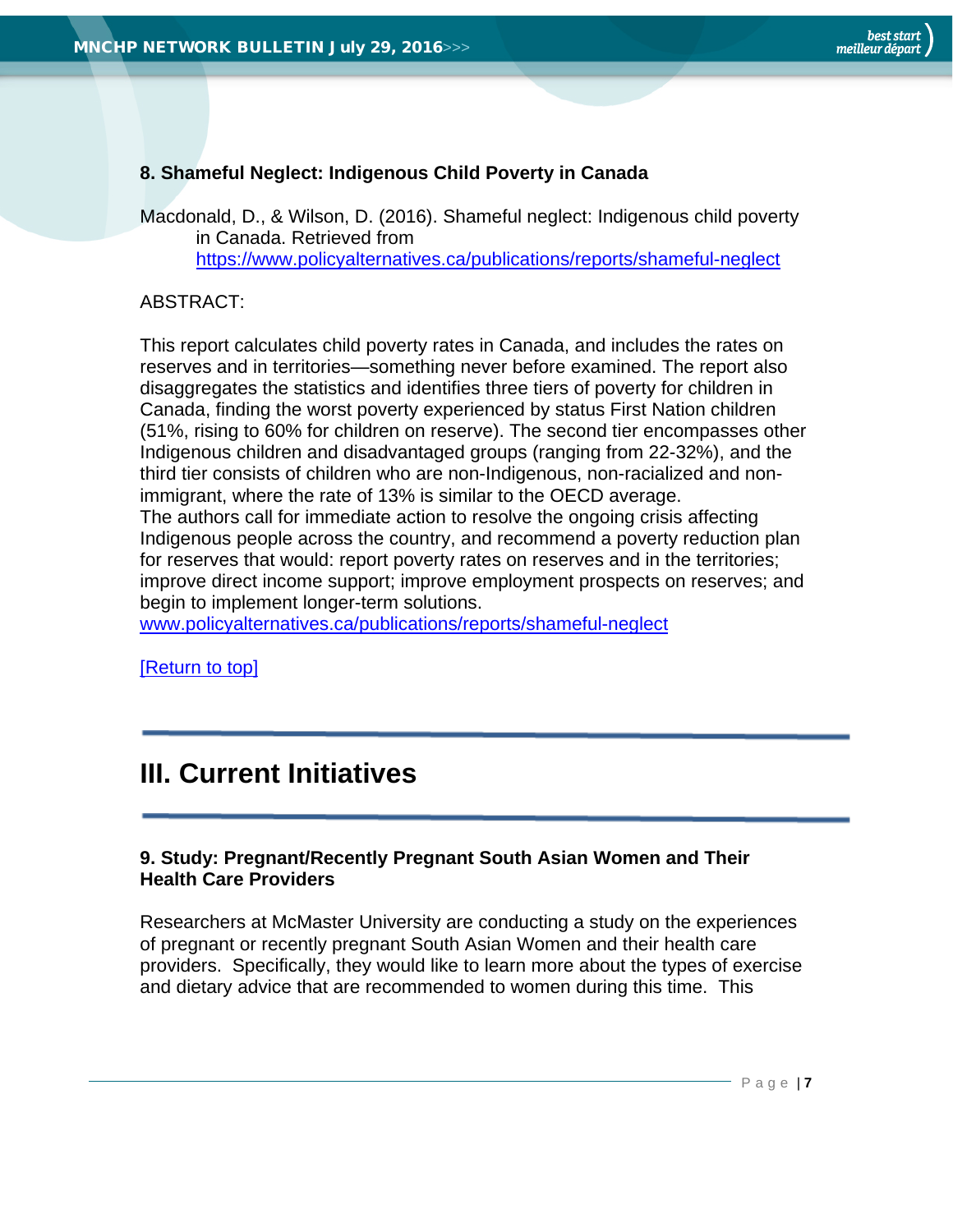information will be used to design a diet and exercise program to reduce the risk and burden of gestational diabetes in the community. Contact: Dr. Russell de Souza at 905-525-9140 ext. 22109 [rdesouz@mcmaster.ca](mailto:rdesouz@mcmaster.ca)

[\[Return to top\]](#page-0-0)

## <span id="page-7-0"></span>**IV. Upcoming Events**

## <span id="page-7-1"></span>**10. Provincial Early Learning and Child Care Conference**

September 16-17, 2016: Ottawa, ON

The theme of the conference is *Shaping Our Future: Innovation, Leadership, and Advocacy in Early Learning and Child Care. Shaping Our Future* is an exciting opportunity to celebrate the Early Learning and Child Care (ELCC) community and to share knowledge and experiences to help move the sector forward in Ontario. The conference's themes are *local innovation, leadership and advocacy.* The ELCC sector is known for delivering vital programs that support children and families. Communities, programs and early childhood educators continue to provide these essential services even in the midst of system and funding changes. This event will allow front-line ECEs, child care workers, and all professionals who support children and families the opportunity to share their important work with colleagues and to learn about the most exciting and innovative practices in the field.

[www.aeceo.ca/provincial\\_conference\\_2016](http://www.aeceo.ca/provincial_conference_2016)

[\[Return to top\]](#page-0-0)

#### <span id="page-7-2"></span>**11. Manitoba Nature Summit**

September 16-18, 2016: Winnipeg, MB

The Manitoba Nature Summit is an experiential, outdoor education conference for adults who teach children. The conference is an opportunity for educators to develop skills and build community that will assist them in getting kids outside.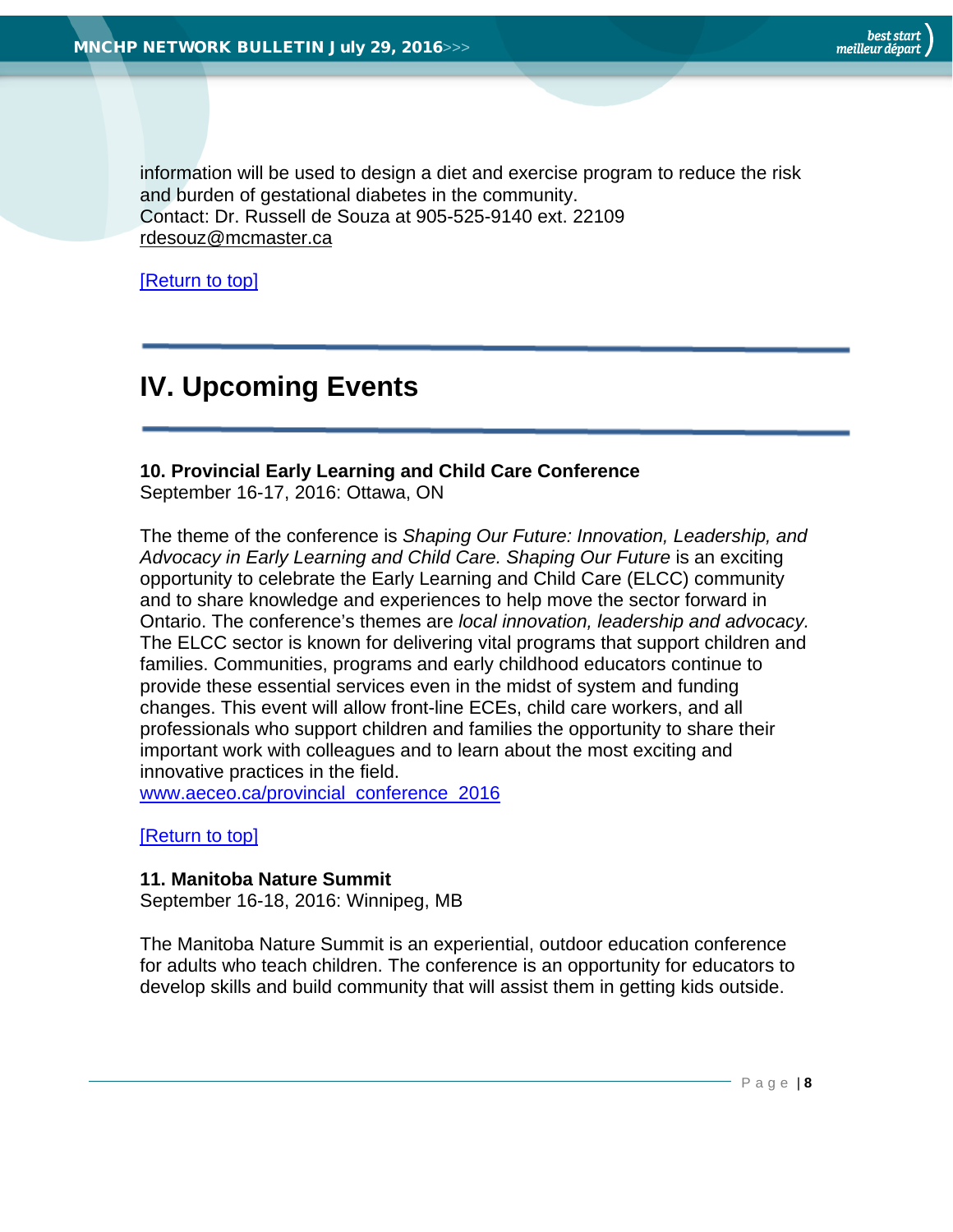Educators have the opportunity to stay on-site at the camp so that they can network with one another.

[www.naturesummitmb.com/](http://www.naturesummitmb.com/)

## [\[Return to top\]](#page-0-0)

## <span id="page-8-0"></span>**12**. **Community Engagement in Public Health Interventions for Disadvantaged Groups: What's the Evidence?**

September 21, 2016: Webinar

Join Alison O'Mara-Eves, Research Officer, University College London, EPPI-Centre and Ginny Brunton, Senior Health Researcher, University College London, EPPI-Centre for an overview of findings from their systematic review examining the effectiveness of community engagement in public health interventions for disadvantaged groups.

O'Mara-Eves A, Brunton G, Oliver S, Kavanagh J, Jamal F, & Thomas J. (2015). [The effectiveness of community engagement in public](http://healthevidence.us13.list-manage.com/track/click?u=ddf18ab109a91a61343fd73a5&id=cc2cf3bf3d&e=022cb3d454)  [health interventions for disadvantaged groups: A meta-analysis.](http://healthevidence.us13.list-manage.com/track/click?u=ddf18ab109a91a61343fd73a5&id=cc2cf3bf3d&e=022cb3d454) *BMC Public Health, 15*, 129.

[bit.ly/29WaKwK](http://bit.ly/29WaKwK)

[\[Return to top\]](#page-0-0)

## <span id="page-8-1"></span>**13. Breastfeeding: Fundamental Concepts**

September 22, 2016: Ottawa, ON

This workshop is intended for all practitioners involved in the care of mothers and newborns in the community. It will cover family-centred maternity and newborn care principles, the Baby-Friendly Initiative, the benefits of breastfeeding to the mother and infant, the physiology of milk production, ways in which cultural beliefs and societal influences impact breastfeeding, and more. [cmnrp.simplesignup.ca/en/1767/index.php?m=eventSummary](https://cmnrp.simplesignup.ca/en/1767/index.php?m=eventSummary)

[\[Return to top\]](#page-0-0)

## <span id="page-8-2"></span>**14. RIRO-BBT Trainer Intensive**

November 7-11, 2016: Toronto

Reaching IN...Reaching OUT (RIRO) is now offering one Trainer Intensive to deliver two evidence-based resiliency skills training programs: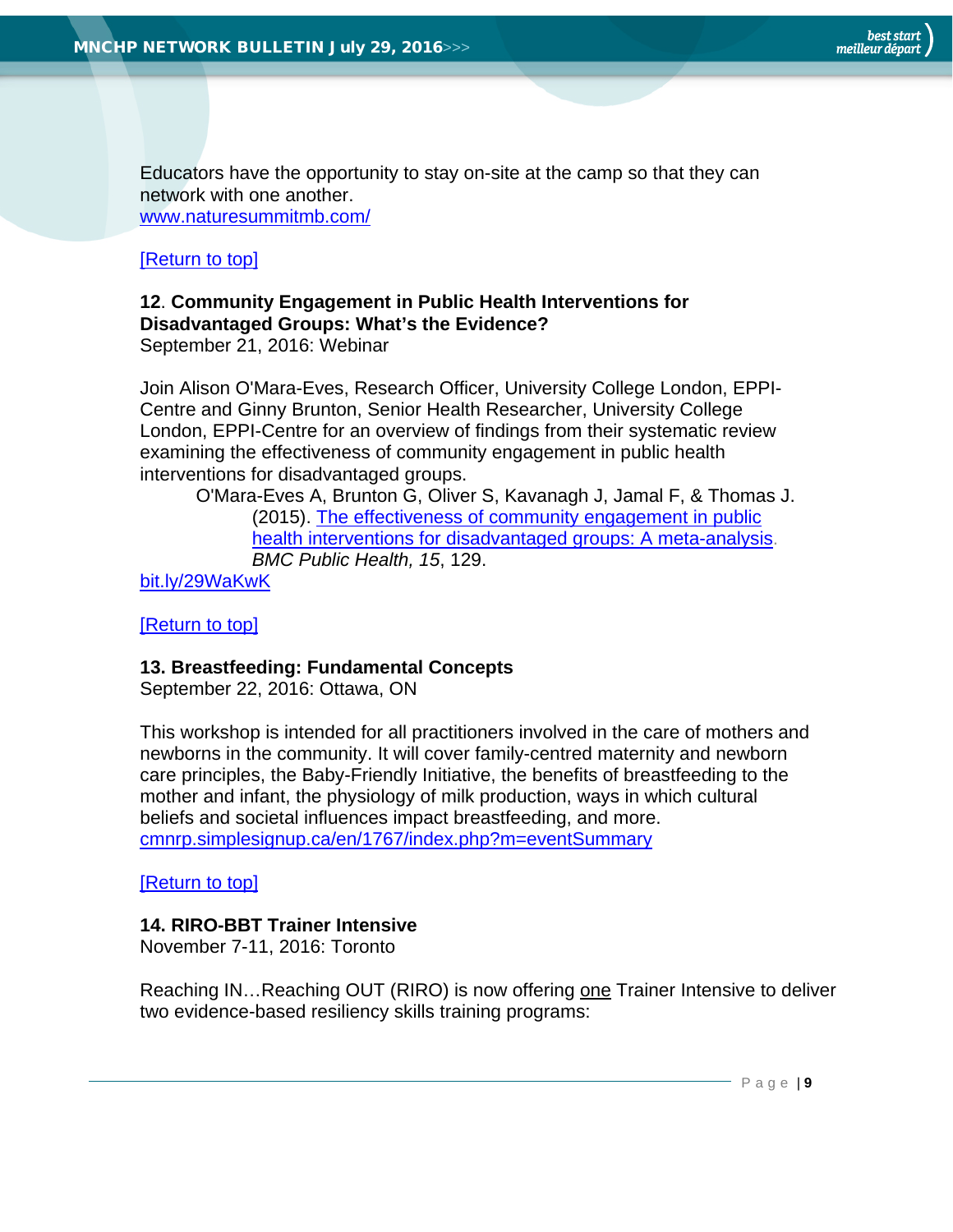- RIRO Resiliency Skills Training for service providers who work with young children & their families.
- Bounce Back & Thrive (BBT) Resiliency Skills Training for parents with young children.

To find out more about how to become an authorized RIRO-BBT Trainer: [www.reachinginreachingout.com/becometrainer.htm](http://www.reachinginreachingout.com/becometrainer.htm)

[\[Return to top\]](#page-0-0)

# <span id="page-9-0"></span>**V. Resources**

## <span id="page-9-1"></span>**15. Why Do Girls and Women Drink Alcohol?**

This infographic for service providers outlines six reasons girls and women may drink during pregnancy:

- 1. Women are unaware they are pregnant.
- 2. Women are unaware of the extent of damage alcohol can cause the fetus.
- 3. Women underestimate the harms alcohol consumption can cause because they know other women who drank during pregnancy and their children appear healthy.
- 4. Alcohol use is the norm in their social group, so abstaining may be difficult.
- 5. Women may be using alcohol to cope with difficult life situations such as violence, depression, poverty or isolation.
- 6. Women may struggle with alcohol addiction.

EN: [bccewh.bc.ca/wp-content/uploads/2016/04/Infographics-Alcohol-and-](http://bccewh.bc.ca/wp-content/uploads/2016/04/Infographics-Alcohol-and-Pregnancy-English.pdf)[Pregnancy-English.pdf](http://bccewh.bc.ca/wp-content/uploads/2016/04/Infographics-Alcohol-and-Pregnancy-English.pdf)

FR: [bccewh.bc.ca/wp-content/uploads/2016/04/Infographics-Alcohol-and-](http://bccewh.bc.ca/wp-content/uploads/2016/04/Infographics-Alcohol-and-Pregnancy-French.pdf)[Pregnancy-French.pdf](http://bccewh.bc.ca/wp-content/uploads/2016/04/Infographics-Alcohol-and-Pregnancy-French.pdf)

[\[Return to top\]](#page-0-0)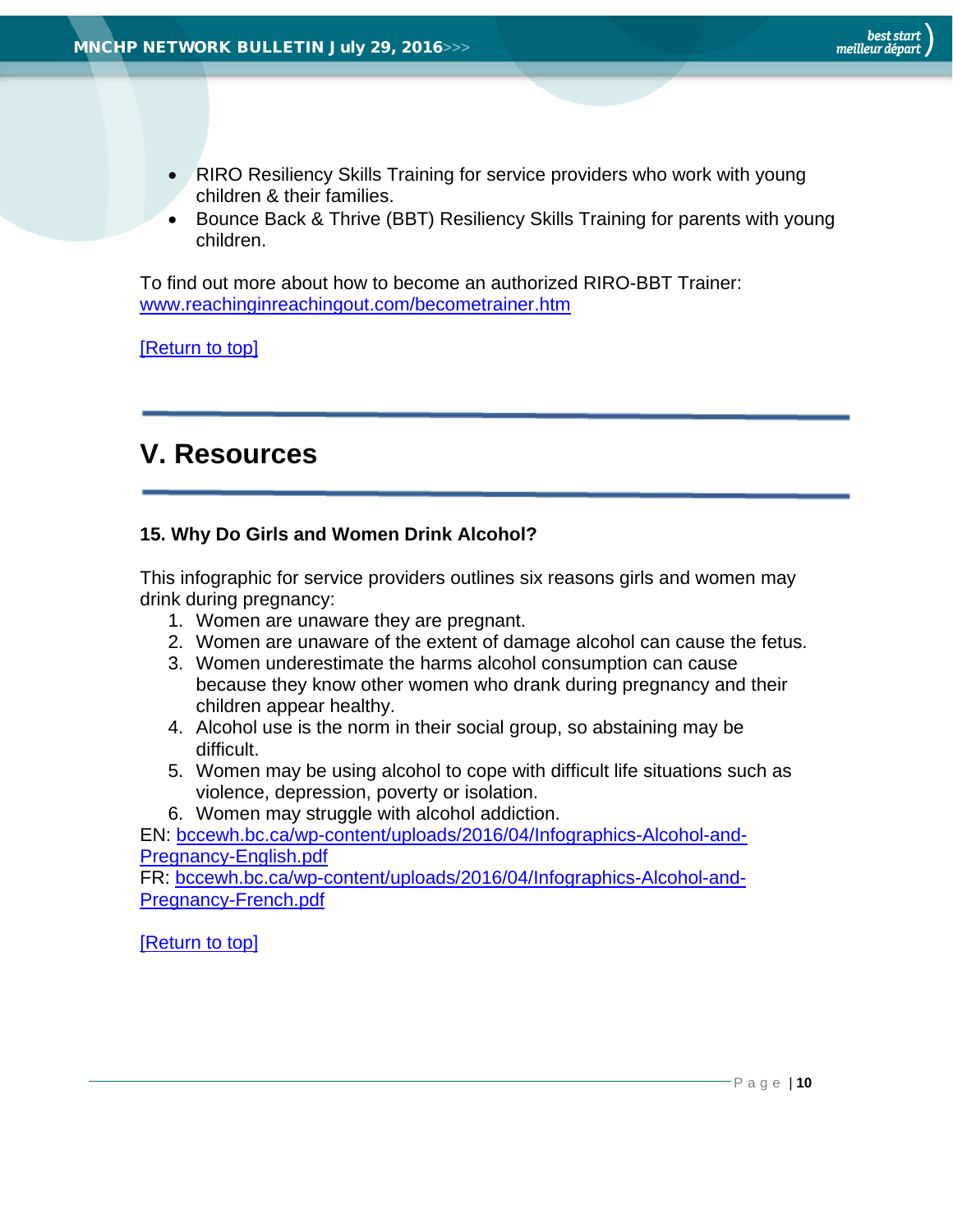## <span id="page-10-0"></span>**16. Mobile App - Saying When: How to Quit Drinking or Cut Down**

The Centre for Addiction and Mental Health developed a mobile app that offers those who want to reduce or quit drinking alcohol the ability to track and manage their drinking habits. The *Saying When* app is based on CAMH's *Saying When*  program which has been actively assisting people to moderate their drinking for over 20 years. The *Saying When* app is free to download on iTunes and for iPhones/iPads.

Please promote this app widely. You can order a supply of posters and app cards using this link: fluidsurveys.com/s/sayingwhen\_requests/ Video for more information: [vimeo.com/105675631](https://vimeo.com/105675631)

## [\[Return to top\]](#page-0-0)

## <span id="page-10-1"></span>**17. Poster: Asking About Alcohol and Birth Control Use Together Can Decrease the Risk of FASD**

(available in French)

The FASD ONE Prevention Work Group has just developed a poster that can be used across the province to promote the practice of screening for alcohol and birth control use with all women of childbearing years. The resource is targeted to health and social service providers to encourage them to make this a universal practice with all women of childbearing age. Poster: [www.fasdontario.ca/cms/wp-](http://www.fasdontario.ca/cms/wp-content/uploads/2014/03/FASD_Alcohol_and_Birth_Control_7-1.pdf)

[content/uploads/2014/03/FASD\\_Alcohol\\_and\\_Birth\\_Control\\_7-1.pdf](http://www.fasdontario.ca/cms/wp-content/uploads/2014/03/FASD_Alcohol_and_Birth_Control_7-1.pdf) FR: [www.fasdontario.ca/cms/wp](http://www.fasdontario.ca/cms/wp-content/uploads/2016/04/FASD_Alcohol_and_Birth_Control_FR-1.pdf)[content/uploads/2016/04/FASD\\_Alcohol\\_and\\_Birth\\_Control\\_FR-1.pdf](http://www.fasdontario.ca/cms/wp-content/uploads/2016/04/FASD_Alcohol_and_Birth_Control_FR-1.pdf)

[\[Return to top\]](#page-0-0)

#### <span id="page-10-2"></span>**18. FASD Videos for Service Providers**

This resource provides an explanation of FASD, its impact on the brain as well as explores behavioural patterns in students with FASD. Strategies for designing classroom instruction and routines to support students with FASD are also highlighted. The resource was developed by Dr. Jacqueline Pei and her colleagues, Stephanie Hayes and Alethea Heudes as a component of Professionals without Parachutes.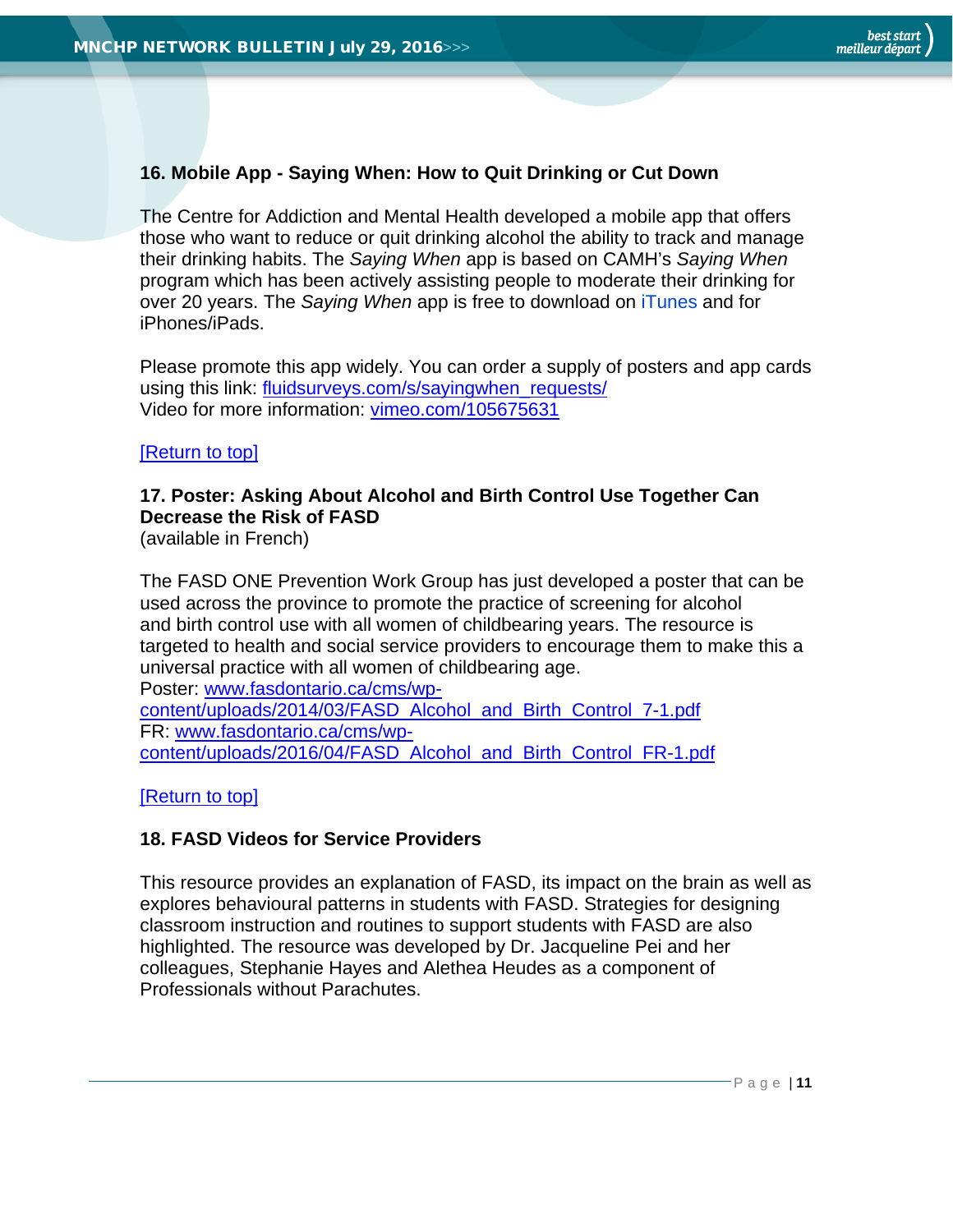- Module One provides clear explanations of how prenatal alcohol exposure affects brain development.
- Module Two explores the difference between brain structure and brain function and provides educators with strategies for becoming active problem solvers.
- Module Three explores behavioural patterns and how prenatal exposure to alcohol impacts the brain's ability to regulate mood, emotion and reactions to stress.

[www.engagingalllearners.ca/il/supporting-students-with-fasd/](http://www.engagingalllearners.ca/il/supporting-students-with-fasd/)

## [\[Return to top\]](#page-0-0)

## <span id="page-11-0"></span>**19. Early Years Physical Activity Fact Sheets**

The British Heart Foundation National Centre for Physical Activity and Health (2016) released five new fact sheets on physical activity and the early years:

- Early years and physical activity guidelines: How much physical activity should children under five be doing to benefit their health?
- Top tips for getting under-fives active: Simple ideas for getting children more active in your setting
- Currently levels of physical activity in the early years: Why is physical activity so important for children under five?
- Sedentary behaviour in the early years: What is sedentary behaviour and how can you minimise it with children under five?

[www.bhfactive.org.uk/early-years-resources-and-publications](http://www.bhfactive.org.uk/early-years-resources-and-publications-results/18/index.html)[results/18/index.html](http://www.bhfactive.org.uk/early-years-resources-and-publications-results/18/index.html)

#### [\[Return to top\]](#page-0-0)

#### <span id="page-11-1"></span>**20. Timeline: Fifty Years of Men, Work and Family in Canada** (available in French)

Over the past half century, fatherhood in Canada has undergone a significant evolution as men are increasingly sharing the "breadwinning" role, embracing caring responsibilities and integrating their responsibilities at home, at work and in their communities.

To explore these trends and the social, economic, cultural and environmental contexts that shape – and are shaped by – fatherhood and family relationships,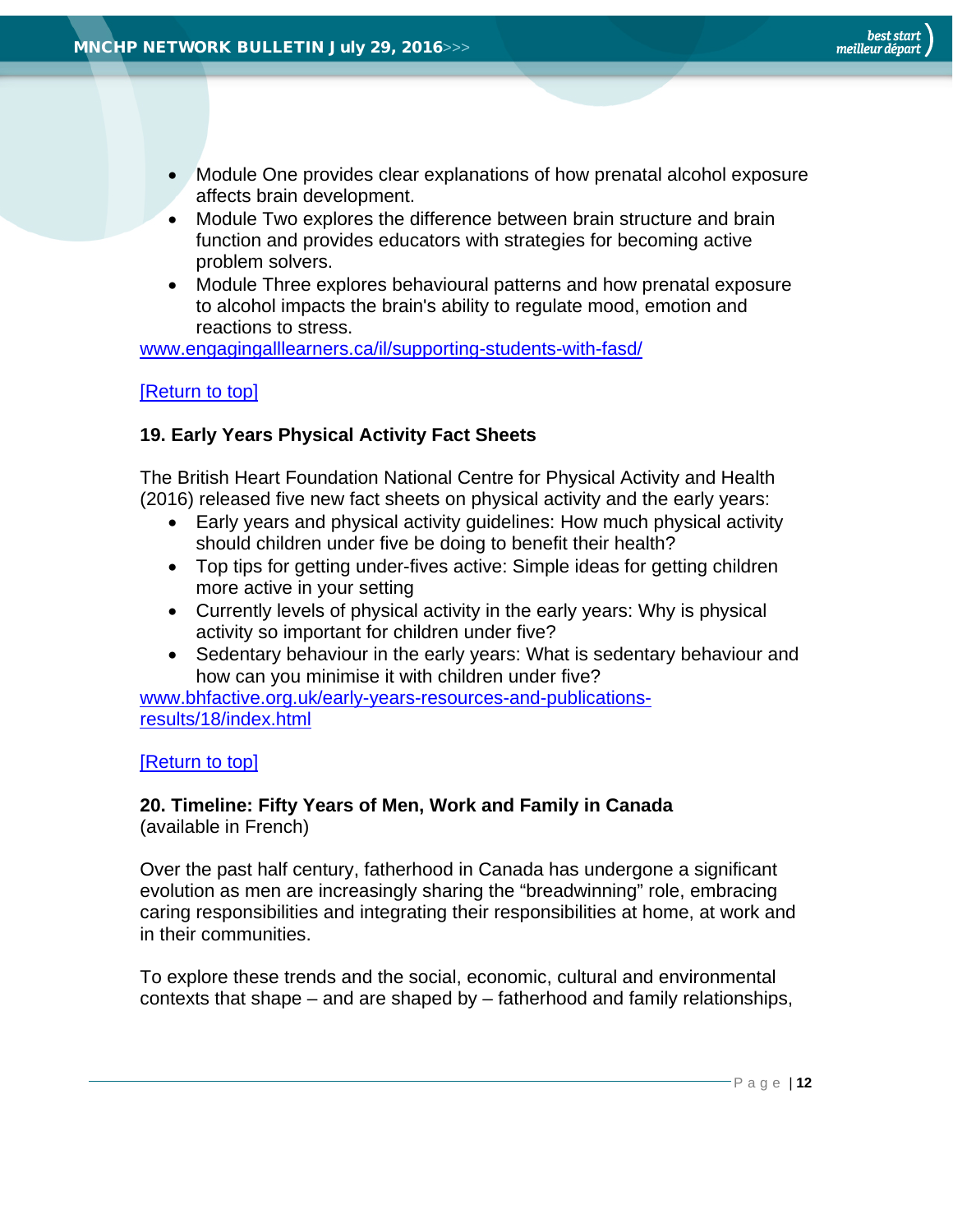the Vanier Institute of the Family created a 50-year timeline. Some highlights include:

- **More fathers are taking time off to care for their newborn children.** More than one-quarter (27%) of all recent fathers in Canada reported in 2014 that they took (or intended to take) parental leave, up from only 3% in 2000.
- **The number of "stay-at-home" fathers is on the rise.** Fathers accounted for approximately 11% of stay-at-home parents in 2014, up from only 1% in 1976.
- **Fathers of young children are absent from work more frequently for family-related reasons.** Fathers of children under the age of 5 report missing an average 2.0 days of work in 2015 due to personal or family responsibilities, up from 1.2 days in 2009.
- **Fewer "lone fathers" are living in low income.** In 2008, 7% of persons in lone-parent families headed by men lived in low income, down from 18% in 1976.
- **Fathers are increasingly helping with housework.** Men who report performing household work devoted an average 184 minutes on these tasks in 2010, up from 171 minutes in 1998.
- **Fathers with flex are more satisfied with their work–life balance.** More than eight in 10 (81%) full-time working fathers with children under age 18 who have a flexible schedule reported in 2012 being satisfied with their work–life balance, compared with 76% for those without a flexible schedule.
- **A growing number of children find it easier to talk to dad.** In 2013– 2014, 66% of 11-year-old girls and 75% of boys the same age say they find it easy to talk to their father about things that really bother them, up from 56% and 72%, respectively, two decades earlier.

EN: [vanierinstitute.ca/timeline-men-work-family-canada/](http://vanierinstitute.ca/timeline-men-work-family-canada/)

FR: [institutvanier.ca/cinquante-ans-hommes-travail-famille-canada/](http://institutvanier.ca/cinquante-ans-hommes-travail-famille-canada/)

[\[Return to top\]](#page-0-0)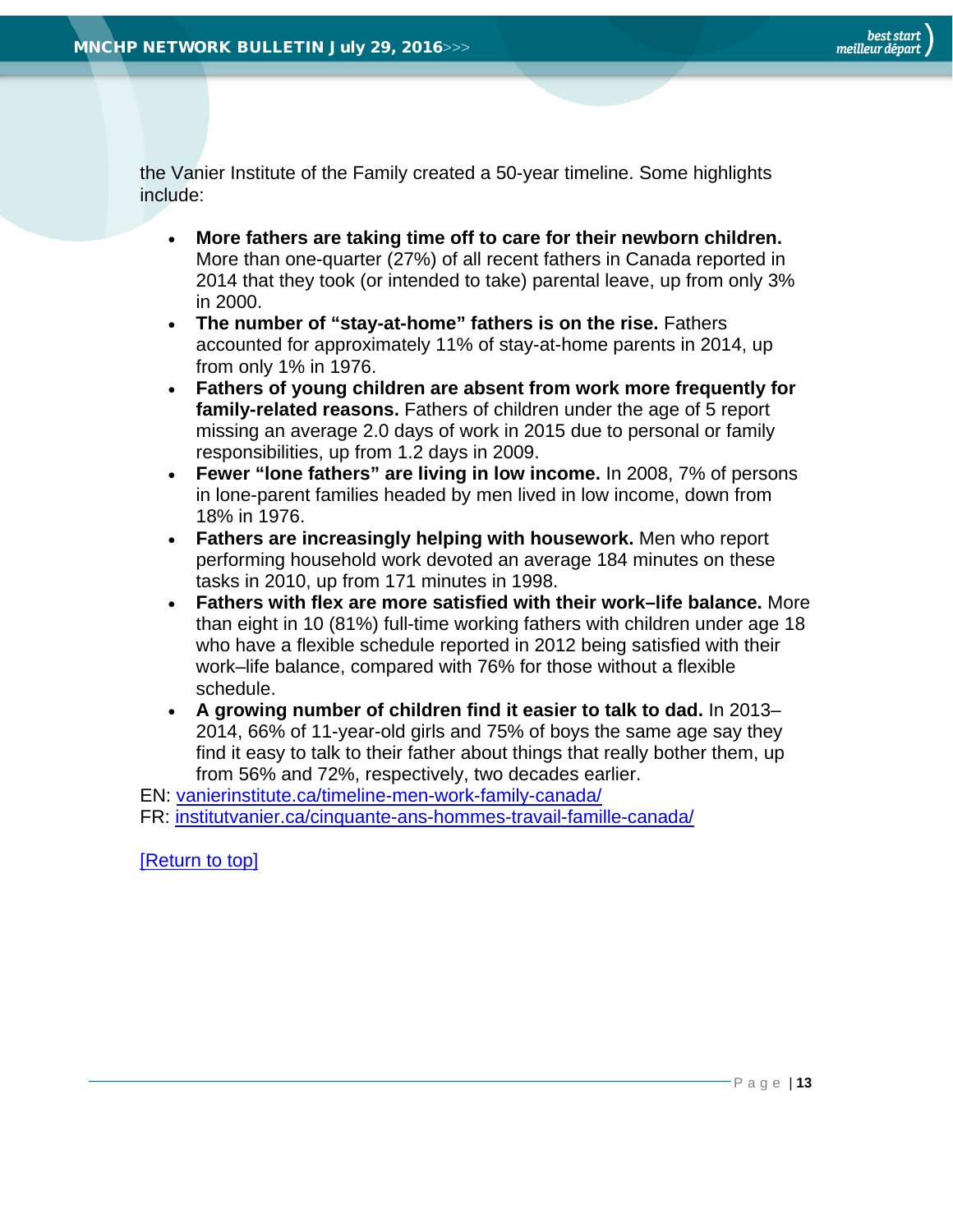# <span id="page-13-0"></span>**VI. Featured Best Start Resources**

<span id="page-13-1"></span>**21. When Compassion Hurts - Burnout, Vicarious Trauma and Secondary Trauma in Prenatal and Early Childhood Service Providers – Manual** *Best Start Resource Centre, 2016*

(available in French)

This manual for service providers explores burnout, vicarious trauma and secondary trauma. Topics include: definitions, the biology of stress and trauma, signs and symptoms, risk factors, protective factors, resilience and self-care, reflective practice and taking action.

EN: [www.beststart.org/resources/howto/pdf/Compassion\\_14MY01\\_Final.pdf](http://www.beststart.org/resources/howto/pdf/Compassion_14MY01_Final.pdf) FR:

[www.meilleurdepart.org/resources/howto/pdf/Compassion\\_FR\\_Final\\_2014.pdf](http://www.meilleurdepart.org/resources/howto/pdf/Compassion_FR_Final_2014.pdf)

[\[Return to top\]](#page-0-0)

## <span id="page-13-2"></span>**22. Breastfeeding in Ontario: Fact Sheets**

*Best Start Resource Centre, 2015*

A series of five fact sheets that explore issues related to breastfeeding including trends in Ontario, the relationship between breastfeeding and socioeconomic status, strategies to address lower rates of breastfeeding among young single mothers, how peer support can help address breastfeeding barriers for women, and how breastfeeding programs and initiatives can be evaluated.

[Fact Sheet 1: Notable Trends within the Province](http://www.beststart.org/resources/breastfeeding/B15-E_Breastfeeding_factsheet_1_rev.pdf)

[Fact Sheet 2: Breastfeeding and Socioeconomic Status](http://www.beststart.org/resources/breastfeeding/B16-E_Breastfeeding_factsheet_2_rev.pdf)

[Fact Sheet 3: Breastfeeding among Young Single Mothers](http://www.beststart.org/resources/breastfeeding/B17-E_Breastfeeding_factsheet_3_rev.pdf)

[Fact Sheet 4: Breastfeeding Peer Support: An Effective Strategy to Reach and](http://www.beststart.org/resources/breastfeeding/B18-E_Breastfeeding_factsheet_4_rev.pdf)  [Support Populations with Lower Rates of Breastfeeding](http://www.beststart.org/resources/breastfeeding/B18-E_Breastfeeding_factsheet_4_rev.pdf)

[Fact Sheet 5: Evaluating Breastfeeding Programs and Initiatives](http://www.beststart.org/resources/breastfeeding/B25_BF_evaluation_factsheet_fnl_EN.pdf)

A collection of [evaluation forms](http://www.beststart.org/resources/breastfeeding/B25_Add_Breastfeeding%20Program%20Evaluation_ENG.docx) that have been used in various breastfeeding programs and initiatives across Ontario is also available.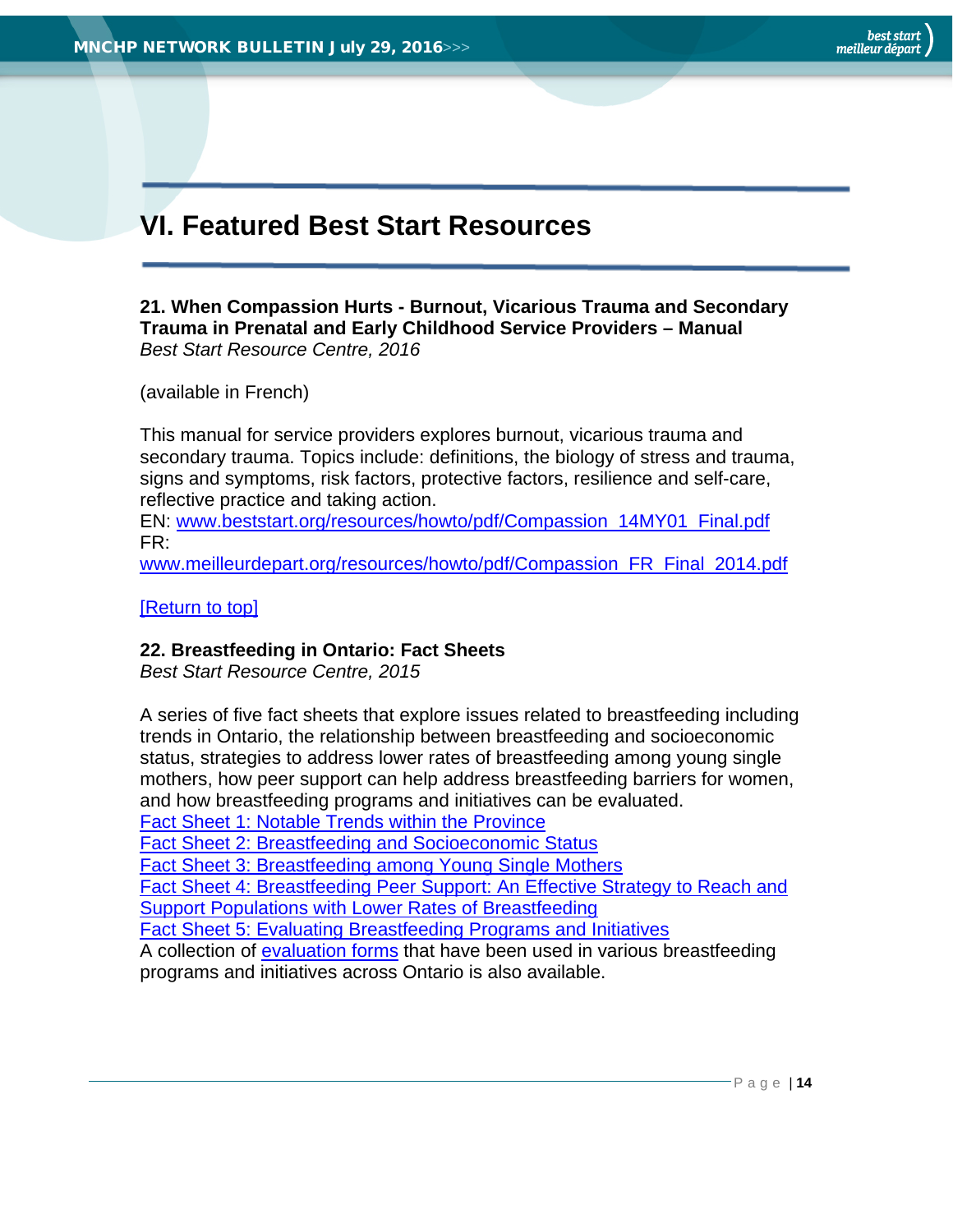[www.beststart.org/cgi](http://www.beststart.org/cgi-bin/commerce.cgi?search=action&category=B00E&advanced=yes&sortkey=sku&sortorder=descending)[bin/commerce.cgi?search=action&category=B00E&advanced=yes&sortkey=sku](http://www.beststart.org/cgi-bin/commerce.cgi?search=action&category=B00E&advanced=yes&sortkey=sku&sortorder=descending) [&sortorder=descending](http://www.beststart.org/cgi-bin/commerce.cgi?search=action&category=B00E&advanced=yes&sortkey=sku&sortorder=descending)

[\[Return to top\]](#page-0-0)

#### <span id="page-14-0"></span>**About This Bulletin**

*The Best Start Resource Centre thanks you for your interest in, and support of, our work. Best Start permits others to copy, distribute or reference the work for non-commercial purposes on condition that full credit is given. Because our MNCHP bulletins are designed to support local health promotion initiatives, we would appreciate knowing how this resource has supported, or been integrated into, your work [\(mnchp@healthnexus.ca\)](mailto:mnchp@healthnexus.ca). Please note that the Best Start Resource Centre does not endorse or recommend any events, resources, or publications mentioned in this bulletin.* 

**Information on the MNCHP Network**: Emai[l mnchp@healthnexus.ca](mailto:mnchp@healthnexus.ca) or visit [www.beststart.org/services/information.html](http://www.beststart.org/services/information.html) **To manage your subscription, unsubscribe from the listserv and access the MNCHP archives**: [lists.beststart.org/listinfo.cgi/mnchp-beststart.org](http://lists.beststart.org/listinfo.cgi/mnchp-beststart.org) **To submit items for MNCHP Bulletins**: Email [mnchp@healthnexus.ca](mailto:mnchp@healthnexus.ca)

## **Contact Us**

**Best Start Resource Centre**: [beststart.org/index\\_eng.html](http://beststart.org/index_eng.html) **Health Nexus**: [en.healthnexus.ca/](http://en.healthnexus.ca/) 180 Dundas W., Room 301, Toronto (Ontario) M5G 1Z8

## **Stay connected!**

The free weekly **[Ontario Health Promotion E-mail bulletin \(OHPE\)](http://www.ohpe.ca/)** offers a digest of news, events, jobs, feature articles on health promotion issues, resources, and much more, to those working in health promotion.

**[Click4HP](https://listserv.yorku.ca/archives/click4hp.html)** is an international dialogue on health promotion. Participants exchange views on issues and ideas, provide leads to resources, and ask questions about health promotion.

**[The Maternal Newborn and Child Health Promotion \(MNCHP\) Network](http://www.beststart.org/services/MNCHP.html) -** A province-wide electronic forum for service providers working to promote preconception, prenatal and child health.

**[Ontario Prenatal Education Network](http://fluidsurveys.com/surveys/ohpe/subscriptionsopen2015-2016/) -** A space where professionals can share information and resources, ask questions and collaborate with peers on topics related to prenatal education.

**[Health Promotion Today](http://en.healthnexus.ca/)** - 0ur blog keeps you informed of news and topics related to health promotion.

Follow us on **[Twitter](https://twitter.com/Health_Nexus)** to stay up to date on all things related to health promotion.

View our video resources on **[YouTube](http://www.youtube.com/user/healthnexussante)** and **[Vimeo](https://vimeo.com/user9493317)**

**[The Best Start Aboriginal Sharing Circle \(BSASC\) Network](http://lists.beststart.org/listinfo.cgi/bsasc-beststart.org)** is a distribution list designed for service providers working with Aboriginal Peoples in areas of preconception, prenatal and child health. The network is a forum to share news, ideas, questions and best practices.

We encourage you visit the website of our new **[3M Health Leadership Award](http://www.healthnexus.ca/leadershipaward) to** find out how you can support community health leadership and honour your own community leader by nominating them for this national award.